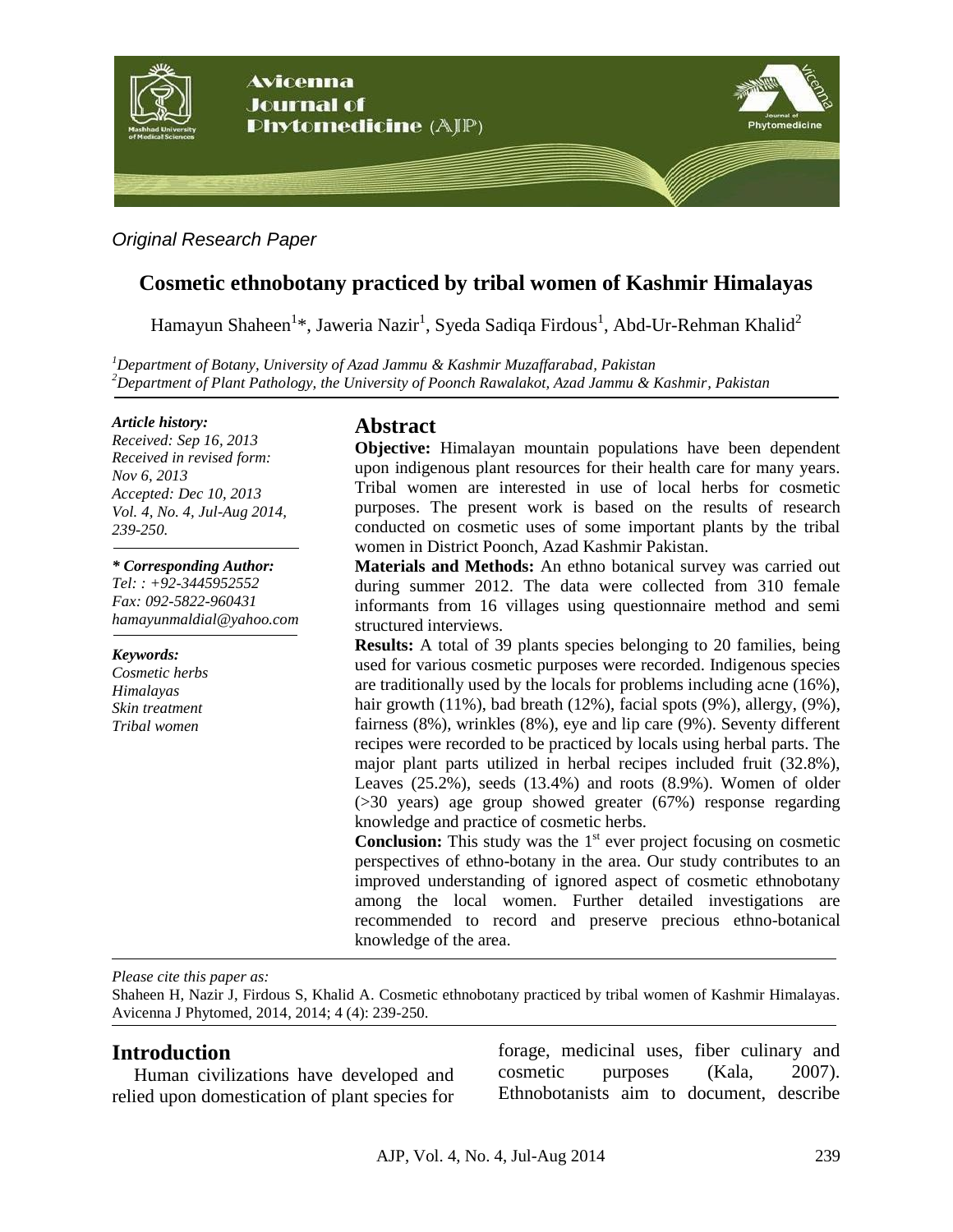### **Shaheen** *et al.*

and explain complex relationships between cultures and plants, focusing primarily on how plants are used, managed and perceived across human societies (Acharya et al., 2008). The field of ethnobotany requires taxonomic, morphological, ecological and anthropological skills to understand the cultural concepts around the perception of plants (Ali and Qaisar, 2009; Everest and Ozturk, 2005). Medicinal plants are globally used to treat a wide range of ailments, infections and disorders. It is estimated that about 70% of Himalayan population is dependent upon ethnomedicine for their primary health care (Shaheen et al.,2012a). The ethnobotanical practices are very popular among the locals due to ease of availability, good results as well as minimum side effects. More than  $10\%$  (>600/ 5700) plant species of Pakistani flora are reported to have medicinal importance (Shinwari, 2002; Ajaib et al*.,* 2010).

Herbal recipes had been used by women through years for enhancement and preservation of beauty (Khan and Khatoon, 2007). Apart from traditional ethno-cosmetic applications of local herbs, efforts are in progress to formulate and develop personal care products based on these natural resources, termed as herbal cosmetics (Afzal et al., 2009). There is an increasing demand of these herbal cosmetics due to their natural purity, little or no side effects and impressive results (Hamayun et al.*,* 2006; Khan et al., 2007). Scientific evidence supports the fact that phytochemicals are very effective in smoothening, calming, restoring and healing of skin and hair; as well as perfuming and correcting body odors (Ghimire et al., 2006).

The tribal women population of Kashmir Himalayas is very laborious and dynamic; and by instinct conscious about cosmetic applications of local herbs (Shinwari et al., 2000). In male dominated, conservative religious mountain tribes, women are reluctant, discouraged and shy to discuss their cosmetic problems with doctors or family member (Shinwari et al., 2006; Dar, 2003). A tragedy of the modern time is that the precious cosmetic ethnobotanical knowledge is disappearing quickly. Due to the lack of interest and knowledge the younger generation prefers allopathic medicines and cosmetic products (Uninal et al., 2006). Preservation of the values of plants can only be maintained with the help of the indigenous people who have used this knowledge for centuries (Shrestha and Dhillion, 2003). Although researchers have conducted a lot of work in the field of ethnobotany, yet its cosmetic aspect has never been focused in this area previously. The main objective of this research was to explore the cosmetic value of plants and make the new generation aware about it.

# **Materials and methods**

Azad Kashmir forms the lower hills of Himalaya and covers an area of 13, 297  $\text{km}^2$ . Total population of Azad Kashmir is estimated at around 4.5 million with a Population density of  $343.5/km^2$ . The area of Hajira lies in District Poonch, located at latitude 33°46'16.58"N, longitude 73° 53'46.67"E and an elevation of 1545m. The topography is hilly and mountainous with valleys and plains at some places. The total rainfall is about 149.93mm/year. Floristically the study area is located in western Himalayan moist temperate province (Shaheen et al., 2012 a, b).

Field studies were carried out during summer and spring 2012. About 320 women from 16 villages (20/village) were interviewed. Informants were classified in different age groups. One hundred and ten informants were below the age of 30; hundred were in the age group of 30-50 years; and 110 were above the age of 50. Ethno botanical and demographic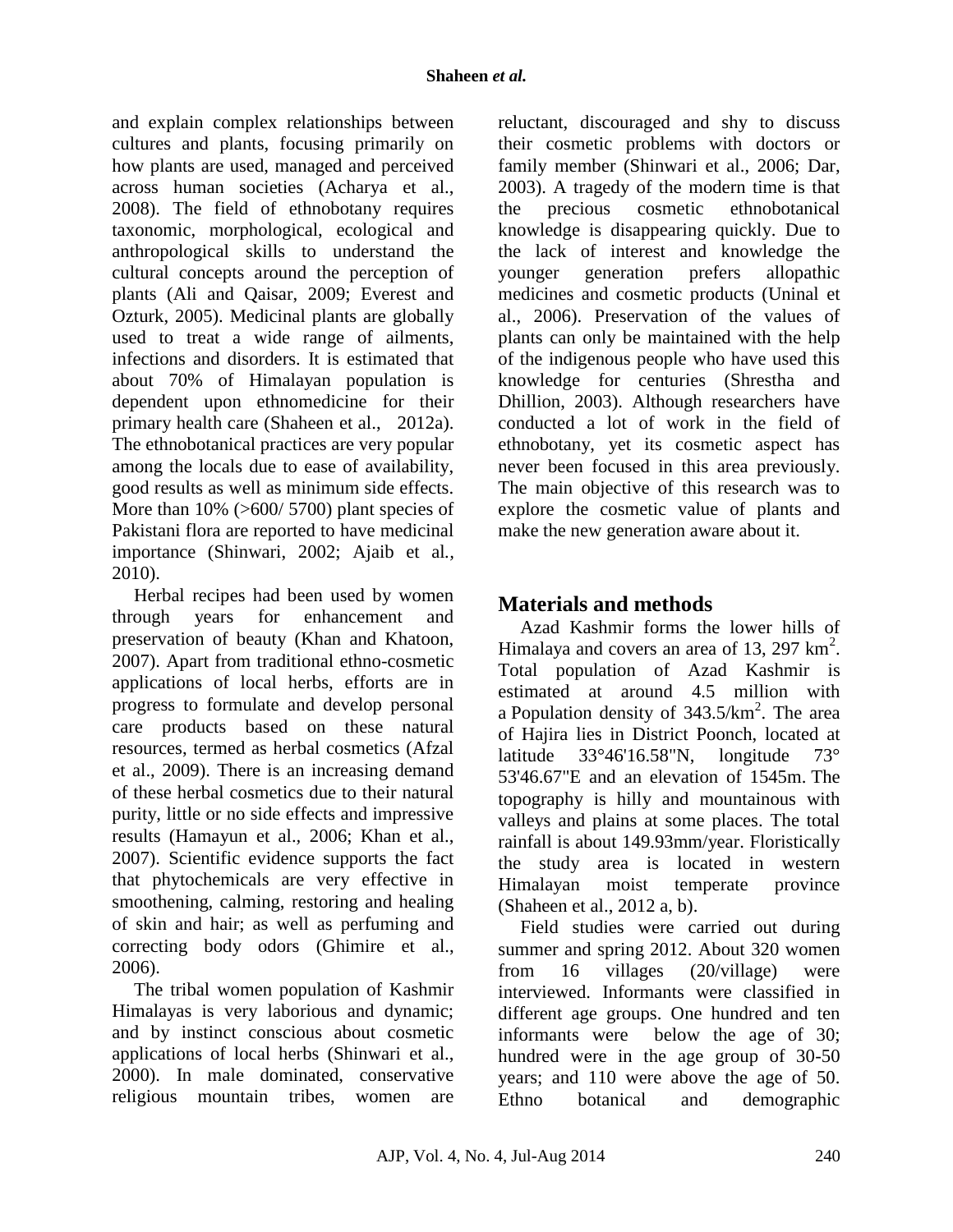#### **Cosmetic ethnobotany of Kashmir Himalayas**

information was gathered from the respondents by using semi structured, open ended questionnaire. The questionnaire focused on informan's knowledge of the cosmetic herbs, collection, uses and recipe preparation; major infections and disease treated. Local names, distribution of plants, dose preparation, medium of intake and application of cosmetic recipe were also asked from the informants. The data were arranged according to taxonomic identification of plants, their uses and local names. The data were further analyzed for basic categorization of the respondents' age, literacy, gender, use preferences, parts of medicinal plants used, recipes preparation and mode of administration.

## **Results**

This study provides information on the indigenous uses of 39 important plants belonging to 20 families by the local women for various cosmetic purposes (Table 1, 2).

Table 1. Cosmetic ethnobotanical applications recorded from the study area

| <b>Species</b>         | Local<br><b>Name</b> | Part<br>used      | <b>Application</b>     | Recipe                                                                                                                                                                       |  |
|------------------------|----------------------|-------------------|------------------------|------------------------------------------------------------------------------------------------------------------------------------------------------------------------------|--|
|                        |                      |                   | Toothache              | Garlic extract is made and cotton is dipped in it. This cotton is<br>applied on teeth. Extra water is released from gums and pain gets<br>reduced.                           |  |
| <b>Allium sativum</b>  | Thom                 | cloves            | pimples                | Garlic cloves are crushed and powder is applied over the pimples. It<br>is than washed off with cold water and dried thoroughly.                                             |  |
|                        |                      |                   | <b>Nails</b>           | Garlic slices are rubbed on nails. This makes nails stronger.                                                                                                                |  |
| Aloe barbedansis       | Kanwar<br>gandal     | Leaves            | Acne                   | Aloe leaf gel is pricked out in a glass and this extract is drunk daily<br>for some days.                                                                                    |  |
|                        |                      |                   | Hair growth            | Outer peels of onion are blended and sieved to extract the liquid.<br>This extract is applied on scalp.                                                                      |  |
| Allium cepa            | Pyaz                 | bulb              | exfoliate dead<br>skin | Flour, onion juice and milk are mixed to form a thick paste. This<br>paste is applied on face and neck for $15 - 20$ minutes until it dries.                                 |  |
|                        |                      |                   | facial massage         | Fresh onion juice is mixed with fresh yogurt. It is then massaged on<br>entire face in gentle circular movement for 15 minutes every day.                                    |  |
| Adhatoda vesica        | Baykar               | Leaves            | skin rots              | Leaves are put into the Luke warm water and left for few minutes.<br>Hands are dipped in this water.                                                                         |  |
| Artemisia rotifolia    | Afsanteen            | Leaves,<br>scales | Hand boils             | Dried leaves and stem scales are chipped into a fine powder. It is<br>then used with water for hand boils.                                                                   |  |
| <b>Berberis</b> lyceum | Sumbalo              | <b>Bark</b>       | Pimples                | Bark is chopped into a fine powder. This powder is used daily for the<br>removal of pimples.                                                                                 |  |
| Curcuma picta          | kachoor              | Roots             | Pimples                | Root powder is used daily with water to reduce pimples.                                                                                                                      |  |
| Cucumis sativus        | kheera               | Fruit             | dark circles           | 1: Cucumber slices are placed on eyes for 5 to 10 minutes.<br>2: Cotton is dipped in cucumber juice. This cotton is applied on<br>eyelids for 10 to 20 minutes for fairness. |  |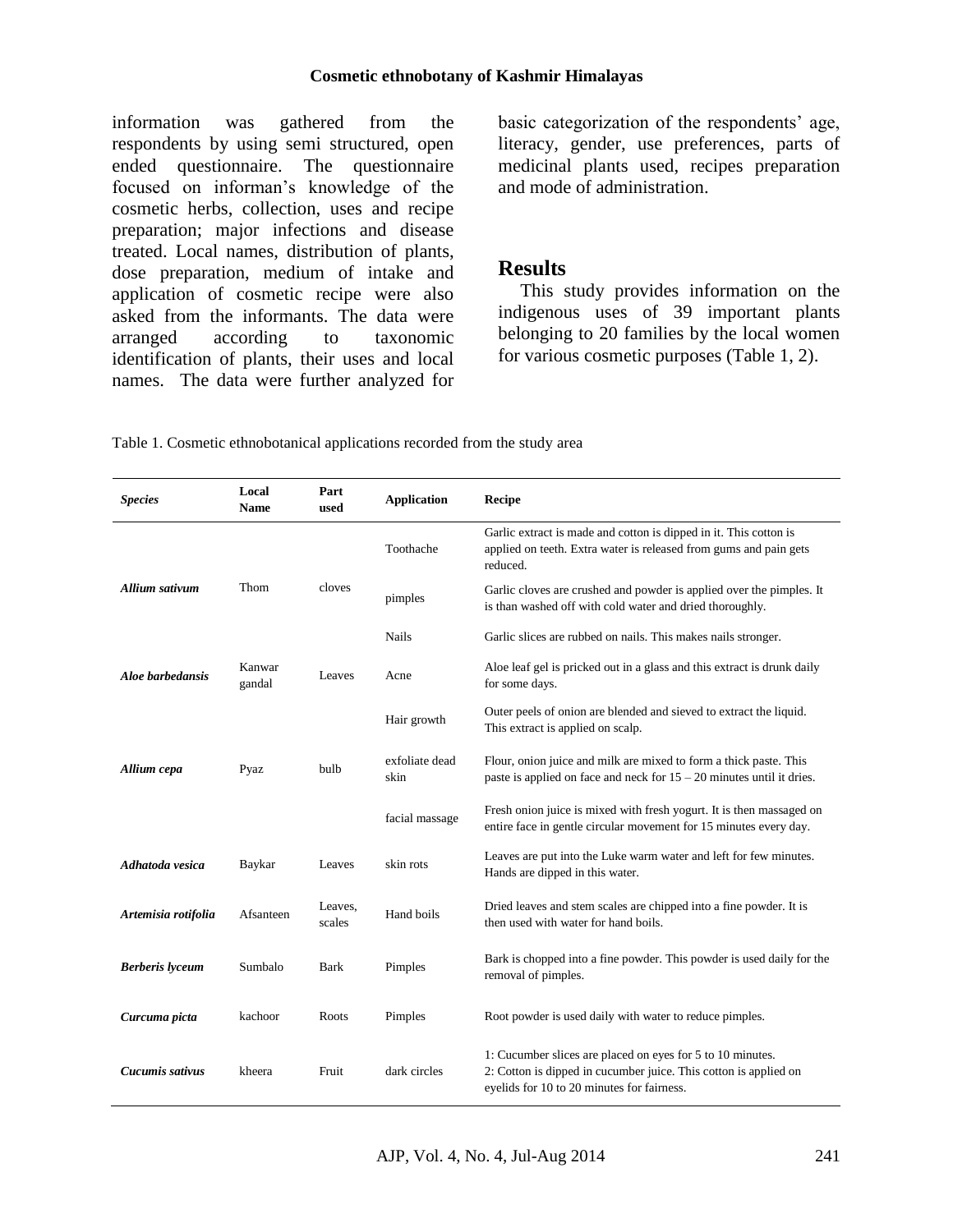|                               |            |                 | tooth tartar            | Dry lemon peels are Grinded up and some quantity of salt is added.<br>This mixture is used daily with brush to remove the tartar of tooth.                                                                                                                 |  |
|-------------------------------|------------|-----------------|-------------------------|------------------------------------------------------------------------------------------------------------------------------------------------------------------------------------------------------------------------------------------------------------|--|
|                               |            |                 | Wrinkles                | Lemon extract is applied on face wrinkles twice or thrice a day.                                                                                                                                                                                           |  |
|                               |            |                 | nails care              | 1: Lemon juice is mixed with Luke warm water. A ball of cotton is<br>dipped in this mixture and applied on the nails. This removes the<br>nails dust and gives shiny appearance to nails.<br>2: Lemon is cut and rubbed on nails for the shining of nails. |  |
| Citrus Limon                  | Limo       | Fruit           | Skin cracks             | Lemon juice is mixed with glycerin to form a mixture. This mixture<br>is applied on hands before sleeping.                                                                                                                                                 |  |
|                               |            |                 | Dandruff                | Lemon juice and coconut oil are mixed to get a paste. This paste is<br>applied and massaged on hair.                                                                                                                                                       |  |
|                               |            |                 | Hair shine              | A mixture of lemon juice along with mustard oil is made. This is<br>applied and massaged on hair and then washed.                                                                                                                                          |  |
|                               |            |                 | Skin softness           | Lemon juice is mixed with almond oil, egg yolk and stirred until a<br>fluffy appearance. This mixture is applied on the skin for 10 minutes<br>and then washed with Luke warm water.                                                                       |  |
| Citrullus vulgaris            | Tarbooz    | Seeds           | lip cracks              | Unripen seeds are crushed and mixed with water; applied daily on<br>lips at night and washed with Luke warm water next morning.                                                                                                                            |  |
| Coriandrum<br>sativum         | Dhaniya    | Leaves          | mouth smell             | Leaves are chewed for few minutes.                                                                                                                                                                                                                         |  |
| Curcuma longa                 | Haldy      | Roots           | Wrinkles                | Turmeric powder with milk is mixed up very gently to make a paste<br>and applied daily at face wrinkles.                                                                                                                                                   |  |
|                               |            |                 | facial hair             | Turmeric is mixed with chick pea flour and milk to from a thick<br>paste. It is applied on face daily on night for 10-15 minutes and then<br>washed with Luke warm water.                                                                                  |  |
| Citrus reticulate             | Malta      | Fruit           | Skin and nail<br>cracks | Orange juice is mixed gently with honey and applied on hands for<br>skin cracks as well as shining of nails.                                                                                                                                               |  |
| Daucus carota                 | Gajar      | Root            | Fairness                | Carrot juice is extracted and cotton is dipped in it. It is daily<br>massaged on face.                                                                                                                                                                     |  |
| Dioscoria deloidea            | Kala ganda | Root            | Pimples                 | Dry roots slices are blended to form a fine powder. This powder is<br>used daily with water.                                                                                                                                                               |  |
| <b>Echniopsis</b><br>mamilosa | Thohar     | Stem            | Dandruff                | Herbaceous stem juice is extracted. It is used daily for few days to<br>remove the extra dryness of skin and dead skin layer of dandruff.                                                                                                                  |  |
| Foeniculum<br>vulgare         | Sounf      | Seeds           | mouth smell             | 1: Funnel seeds are chewed twice or thrice a day.<br>2: Funnel seeds are boiled in water. This water is used twice a day.                                                                                                                                  |  |
| <b>Ficus</b> palmate          | Phagwara   | Fruit           | Freckles                | Figs are blended with yogurt to form a thick paste. This mixture is<br>massaged all over the face and neck in a gentle circular movement<br>for 10-15 minutes. Than it is washed with Luke warm water.                                                     |  |
|                               |            |                 | viral warts             | The fig milk is applied on viral warts present on skin.                                                                                                                                                                                                    |  |
| Jasminum<br>officinale        | Chambayli  | Leaves          | Mouth<br>freshness      | The leaves are boiled in water for half an hour. Mouth is rinsed daily<br>in the morning thoroughly for 1-2 minutes for freshness.                                                                                                                         |  |
| Juglans regia                 | Akhrot     | bark,<br>leaves | Tartar                  | Outer bark and leaves are used as a misvak to remove the tartar of<br>teeth.                                                                                                                                                                               |  |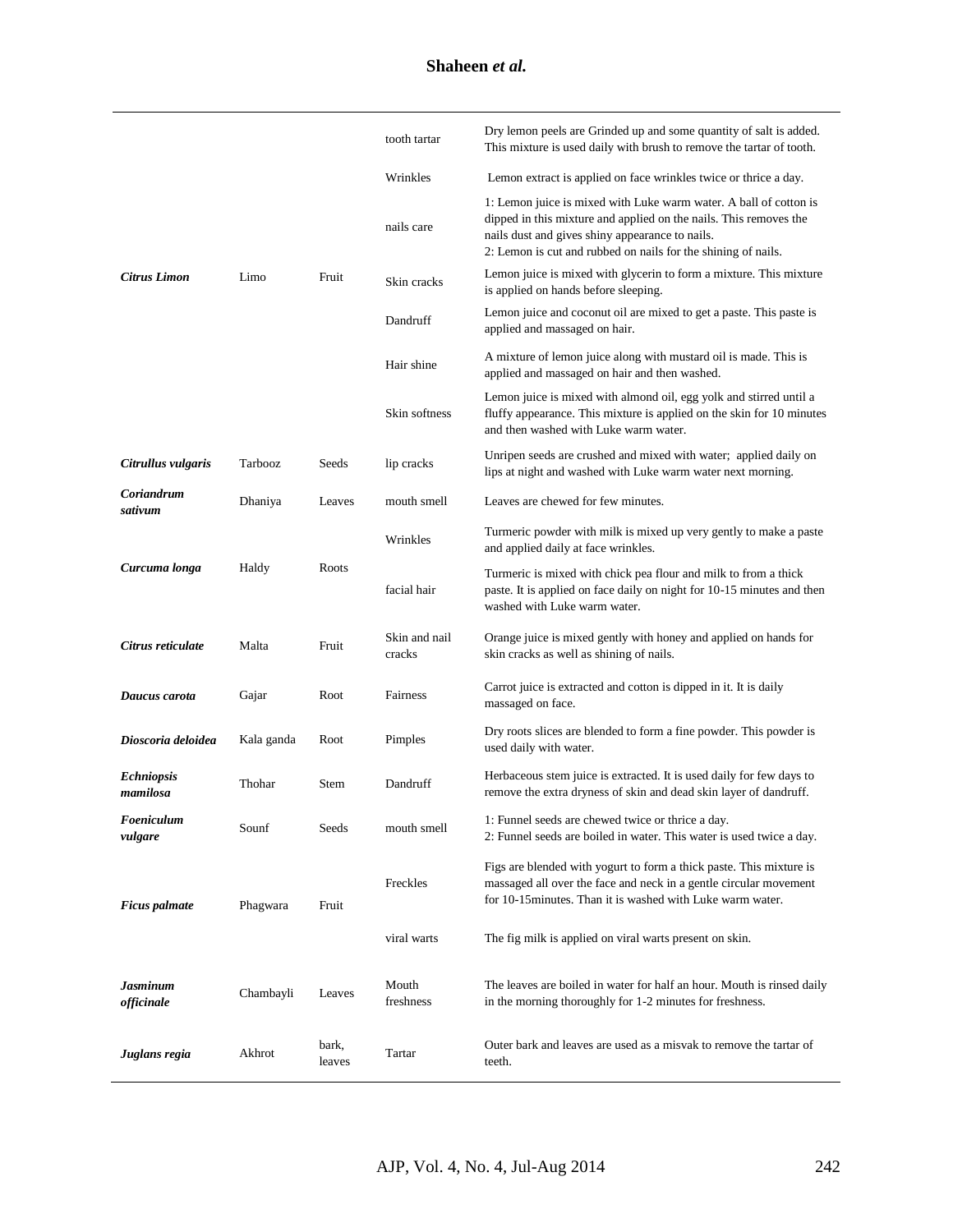# **Cosmetic ethnobotany of Kashmir Himalayas**

|                            |                |                  | face spots                    | Fresh tomato extract is applied on skin daily to prevent face spots.                                                                                                                                                                     |  |
|----------------------------|----------------|------------------|-------------------------------|------------------------------------------------------------------------------------------------------------------------------------------------------------------------------------------------------------------------------------------|--|
| Lycopersicum<br>esculentum | Tamatar        | Fruit            | sun block                     | After washing the face with Luke warm water tomato extract is<br>applied to face and messaged for 10-15 minutes. This proves to be an<br>effective sun block for face.                                                                   |  |
|                            |                |                  | skin glowing                  | Tomato is mixed with honey. This mixture is applied on face and<br>neck. It is washed after fifteen minutes                                                                                                                              |  |
|                            |                |                  | open pores and<br>black heads | Sliced Tomato pieces are rubbed on face and left for fifteen minutes.<br>Tomato has acidic trait and contains vitamin c and K which helps in<br>cleansing. This recovers the open pores and removes black heads.                         |  |
|                            |                | Leaves           | Fairness                      | Mint leaves are boiled in water for half an hour. This extract is taken<br>at morning before breakfast about 1/3 cups daily.                                                                                                             |  |
| Mentha longifolia          | Podina         |                  | <b>Blackheads</b>             | Extract of mint leaves is applied on the affected areas of skin. It<br>proves as an excellent skin cleanser and curing blackheads.                                                                                                       |  |
|                            |                |                  | Pimples                       | Extract of mint leaves mixed with oat is applied on pimples and<br>washed with cold water after twenty minutes.                                                                                                                          |  |
|                            |                |                  | mouth smell                   | Mint leaves are boiled for half an hour. This boiled water is effective<br>in reducing mouth smell.                                                                                                                                      |  |
| Melia azadirachta          | Derek          | leaves           | Freckles                      | Fresh leaves are crushed to get an extract. It is taken daily to remove<br>freckles.                                                                                                                                                     |  |
|                            |                | seeds            | eyes swelling                 | Seeds are crushed into a fine powder and applied on eyes to treat<br>swelling of eyes.                                                                                                                                                   |  |
| Musa paradisiaca           | Kayla          | Fruit            | lips blackness                | Inner pulp of banana peel is taken and mixed with lemon juice. This<br>is applied on lips for five minutes twice a week.                                                                                                                 |  |
| Nigella sativa             | Kalongy        | Seeds            | Freckles, eyes<br>circles.    | Seeds of Nigella sativa are used daily with honey to cure freckle and<br>eyes dark circles.                                                                                                                                              |  |
| Olea Ferrugenia            | kahu           | Seeds.<br>leaves | Dandruff                      | 1: Seeds are crushed in mortar to form a powder. This powder is<br>mixed with the mustard oil and left for few days and then used for<br>dandruff.<br>2: The leaves of Olea are boiled in water. The hair are washed with<br>this water. |  |
| <b>Pyrus malus</b>         | Saib           | Fruit            | facial spots                  | Apple is crushed with turmeric and equal proportion of rose water<br>and lemon juice to form a paste. This paste is applied daily on face<br>for two weeks for curing unwanted spots.                                                    |  |
|                            |                |                  | Wrinkles                      | Apple is mixed with unsalted butter, honey and egg yolk. This mask<br>provides intense moisturizing and antiaging effects when applied for<br>twenty minutes on the face.                                                                |  |
| <b>Prunus persica</b>      | Arhu           | Leaves           | skin spots                    | Leaves are crushed and applied on the white circles of face.                                                                                                                                                                             |  |
| Pyrus pashia               | <b>Batangy</b> | Fruit            | eyes dark<br>circles          | <i>Pyrus pashia</i> is eaten in the dried form to remove the dark circles<br>around the eyes.                                                                                                                                            |  |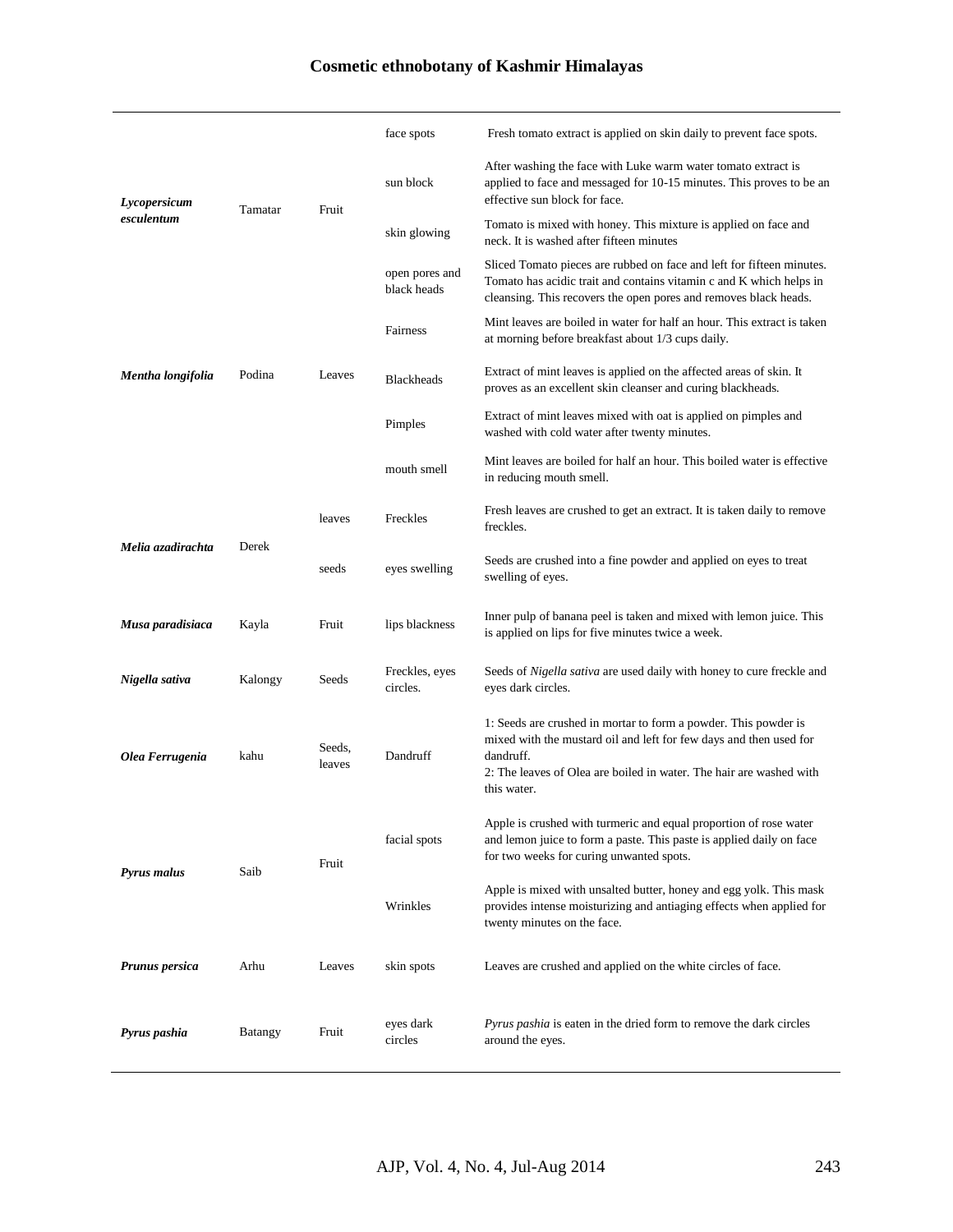#### **Shaheen** *et al.*

| Raphanus sativus             | Mule      | Leaves,<br>seeds | facial spots                                                                             | 1: Leaves are crushed and applied on facial skin.<br>2: Grinded radish seeds and yogurt mixture are applied on the face.<br>This treatment also removes unwanted spots from face.                                                                                                                                                                                                          |  |
|------------------------------|-----------|------------------|------------------------------------------------------------------------------------------|--------------------------------------------------------------------------------------------------------------------------------------------------------------------------------------------------------------------------------------------------------------------------------------------------------------------------------------------------------------------------------------------|--|
|                              |           |                  | Itching                                                                                  | Fresh and healthy Radish is taken, and its epidermis is peeled off. It<br>is cut into small pieces and blended. After blending, juice is sieved<br>and applied on face for three days.                                                                                                                                                                                                     |  |
|                              |           |                  | Acne,<br>blackhead                                                                       | Radish is cut into two halves longitudinally and hollowed internally.<br>This hollow portion is filled up with normal washing soap and then<br>closed with the second separate portion and left into sun light for<br>eight days. This soap is rubbed on the facial skin until it gets<br>absorbed in skin. Then this soap is applied on blackheads and acne to<br>got remarkable effects. |  |
| Rosa indicia                 | Gulab     | Rose<br>petals   | Fairness                                                                                 | Dry rose petals are grinded up. Chick pea flour and water is added in<br>this ground mixture to make a past. This paste is applied daily on<br>face for fairness.                                                                                                                                                                                                                          |  |
|                              |           |                  | Freshness                                                                                | Rose water is applied on facial skin to prevent loss of extra water<br>from skin and keeping the skin fresh.                                                                                                                                                                                                                                                                               |  |
|                              |           |                  | face scars                                                                               | Rose water is mixed with clay (multani matti) to make a paste. It is<br>applied on face for 15 minutes for one week daily.                                                                                                                                                                                                                                                                 |  |
| Solanum melongen             | baingan   | Fruit            | feet smell                                                                               | Brinjal is cut into pieces and boiled in water for half an hour. The<br>feet are washed with this Luke warm water for a weak.                                                                                                                                                                                                                                                              |  |
| Spindus sponaria             | Ranthy    | Fruit            | hair growth and<br>shine                                                                 | Dry peels are boiled in water. This water is used for hair wash for<br>promoting hair growth and shine.                                                                                                                                                                                                                                                                                    |  |
| Solanum nigrum               | Kach mach | fruit            | inflammation                                                                             | Solanum nigram is eaten daily for few days. It removes inflammation<br>of facial skin due to summer sun light.                                                                                                                                                                                                                                                                             |  |
| <b>Trachyspermum</b><br>ammi | Ajwain    | Seeds            | facial black<br>spots                                                                    | 1tsp of ajwain powder is mixed with 1 cup of curd for two hours. This<br>paste is applied on face, particularly on black spots.                                                                                                                                                                                                                                                            |  |
| Vitis vinifera               | Angoor    | leaves           | face spots                                                                               | Leaves are crushed; their juice is extracted and taken orally. This<br>treatment kills the nematodes in the abdomen and ultimately removes<br>the white spots from skin.                                                                                                                                                                                                                   |  |
| Zizipus jujube               | bair      | leaves           | hair growth                                                                              | 1: The Jujuba leaves are grinded and applied on hair before<br>40 minutes of washing. This induces better hair growth.<br>2: Jujube leaves are soaked in water for few minutes. Then hair are<br>Washed with this water to promote hair growth.                                                                                                                                            |  |
| Zingiber officinale          | Aderak    | Roots            | Acne                                                                                     | Ginger juice is applied on acne affected area.                                                                                                                                                                                                                                                                                                                                             |  |
| Zanthoxylum<br>alatum        | Timber    | leaves           | Itching                                                                                  | Leaves are boiled in water. This water is used for bathing daily to<br>avoid itching.                                                                                                                                                                                                                                                                                                      |  |
|                              |           | Shoot            | The herbaceous branches are used as a brush (misvak) to treat mouth<br>Tartar<br>tartar. |                                                                                                                                                                                                                                                                                                                                                                                            |  |

Predominant families included Rosaceae and Umbelliferae with 4 members each; Solanaceae, Liliaceae, Zingeberaceae, Rutaceae with three members each. Berberidaceae, Cucurbitaceae and Oleaceae had 2 members each whereas Acanthaceae, Cruciferae, Juglandaceae, Meliaceae,

Musaceae, Convoluvlaceae, Moraceae, Ranunculaceae, Rhamnaceae, Asteraceae, Labiateae had 1 member each (Figure 1; Table 2).

Major plant species having cosmetic applications included *Citrus Limon* with 8 recipes followed by *Lycopersicum*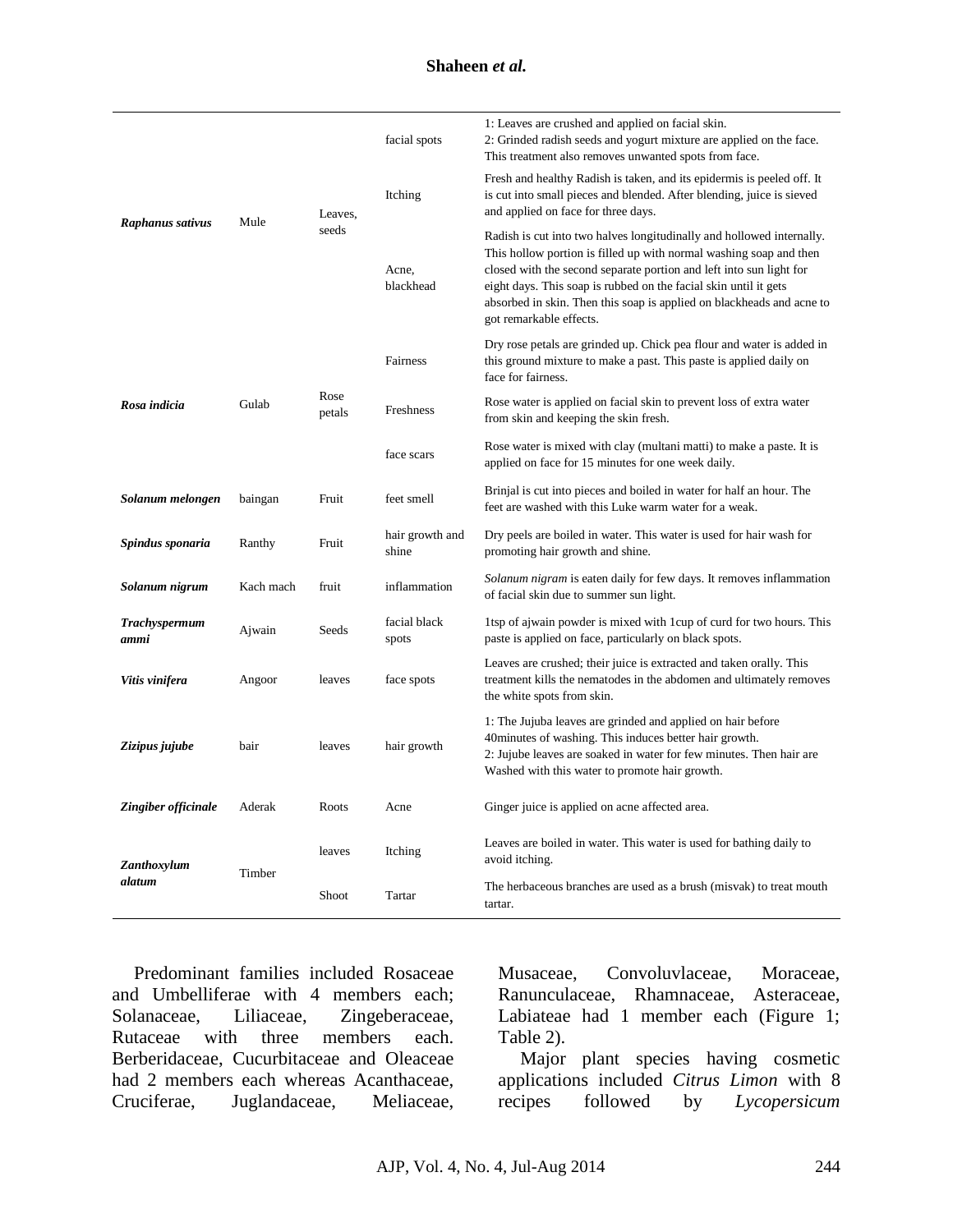*esculentum, Mentha longifolia, Raphanus sativus* with 4 uses and *Rosa indica, Allium*  *sativum* and *Allium cepa* with 3 uses each (Table 1).

| No. | <b>Botanical name</b>                      | Local name     | Family         |
|-----|--------------------------------------------|----------------|----------------|
| 1.  | Adhatoda vesica Miller.                    | Baykar         | Acanthaceae    |
| 2.  | Allium sativum Linn.                       | Thom.          | Liliacaeae     |
| 3.  | Allium cepa Linn                           | Pyaz           | Liliacaeae     |
| 4.  | Aloe barbedansis (L.)Burm                  | Kanwar gandal  | Liliacaeae     |
| 5.  | Artemisia rotifolia Spreng.                | Afsanteen      | Asteraceae     |
| 6.  | Berberis lycium L.                         | Sumbalo        | Barberidaceae  |
| 7.  | Citrullus vulgaris (Schrad ex Ecki & Zeyh) | Tarbooz        | Cucurbitaceae  |
| 8.  | Citrus limon (Linn.)Burm.f                 | Limo           | Rutaceae       |
| 9.  | Citrus reticulate Blanco, fl.              | Malta          | Rutaceae       |
| 10. | Coriandrum sativum Linn.                   | Dhaniya        | Umbelliferaeae |
| 11. | Cucumis sativus Linn.                      | Kheera         | Cucurbitaceae  |
| 12. | Curcuma longa Linn.                        | Haldy          | Zingirberaceae |
| 13. | Curcuma picta Roxb.ex.skornick             | KacHoor        | Zingeberaceae  |
| 14. | Daucus carota Linn.                        | Gajjar         | Umbelliferae   |
| 15. | Dioscoria deloidea GN                      | Kala ganda     | Dioscoraceae   |
| 16. | Echniopsis mamilosa                        | Dhaniya        | Umbelliferaeae |
| 17. | Ficus palmate L.                           | Phagwarah      | Moraceae       |
| 18. | Foeniculum vulgare Mill.                   | Sounf          | Umbelliferae   |
| 19. | Jasminum officinale Linn.                  | Chambayli      | Oleaceae       |
| 20. | Juglans regia Linn.                        | Akhrot         | Juglandaceae   |
| 21. | Lycopersicum esculentum Mill.              | Tamatar        | Solanaceae     |
| 22. | Melia azadirachta Linn                     | Derek          | Meliaceae      |
| 23. | Mentha longifolia L.                       | Podina         | Labiatae       |
| 24. | Musa Paradisiaca Linn.                     | Kayla          | Musaceae       |
| 25. | Nigella sativa L.                          | Kalongy        | Ranunculaceae  |
| 26. | Olea ferrugenia Royle.                     | Kahu           | Oleaceae       |
| 27. | Prunus persica (L.) Stokes                 | Arhu           | Rosaceae       |
| 28. | Pyrus malus L.                             | Saib           | Rosaceae       |
| 29. | Pyrus pashia L.                            | <b>Batangy</b> | Rosaceae       |
| 30. | Raphanus sativus Linn                      | Mule           | Crucifereae    |
| 31. | Rosa indicia Linn.                         | Gulab          | Rosaceae       |
| 32. | Solanum melongen. L.,                      | Baingan        | Solanaceae     |
| 33. | Solanum nigrum Linn                        | Kach mach      | Solanaceae     |
| 34. | Spindus sponaria L.                        | Ranthy         | Sapindaceae    |
| 35. | Trachy spermum ammi (L.)Sprague            | Seeds          | Umbelliferae   |
| 36. | Vitis vinifera Linn.                       | Angoor         | Berberidaceae  |
| 37. | Zanthoxylum alatum Dc                      | Timber         | Rutaceae       |
| 38. | Zingiber officinale L.                     | Aderak         | Zingiberaceae  |
| 39. | Zizipus Jujuba Mill                        | Bair           | Rhamnaceae.    |

Table 2. List of plants species having cosmetic applications in the area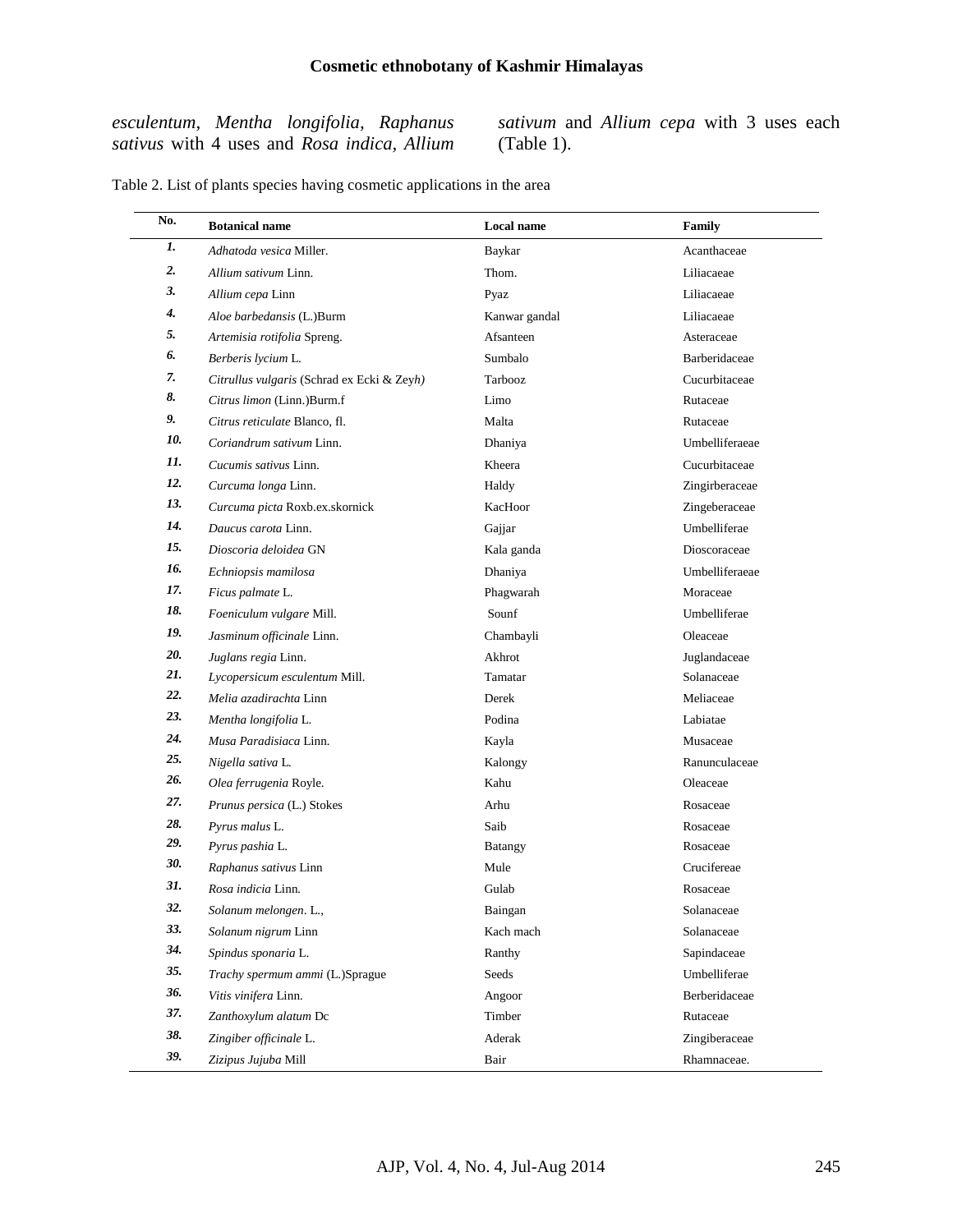The local women were using the plants for various cosmetic purposes in 70 different recipes (Table 1). The prominent problems were pimples, acne (16%); Hair growth, shine and dandruff (11%); Mouth tartar and smell (12%); Facial spots (9%); Allergy, itching and warts (9%); Skin freshness and softening (8%); Skin fairness (8%); Wrinkles

and freckles (8%); Eyes care (6%); Lips care (3%); body smells (3%); and facial hair (2%). (Table 1, Figure 3).

The major plant parts utilized in herbal recipes included fruit (32.8%), Leaves (25.2%), seeds (13.4%), roots (8.9%), Bulbs and rhizomes (4.5%), bark (2.9%) and stem (2.9%) (Figure 4)



Figure 1. Predominant plant families utilized in cosmetic ethnobotany in the area



Figure 2. Locals preferences about cosmetics and availability of health facilities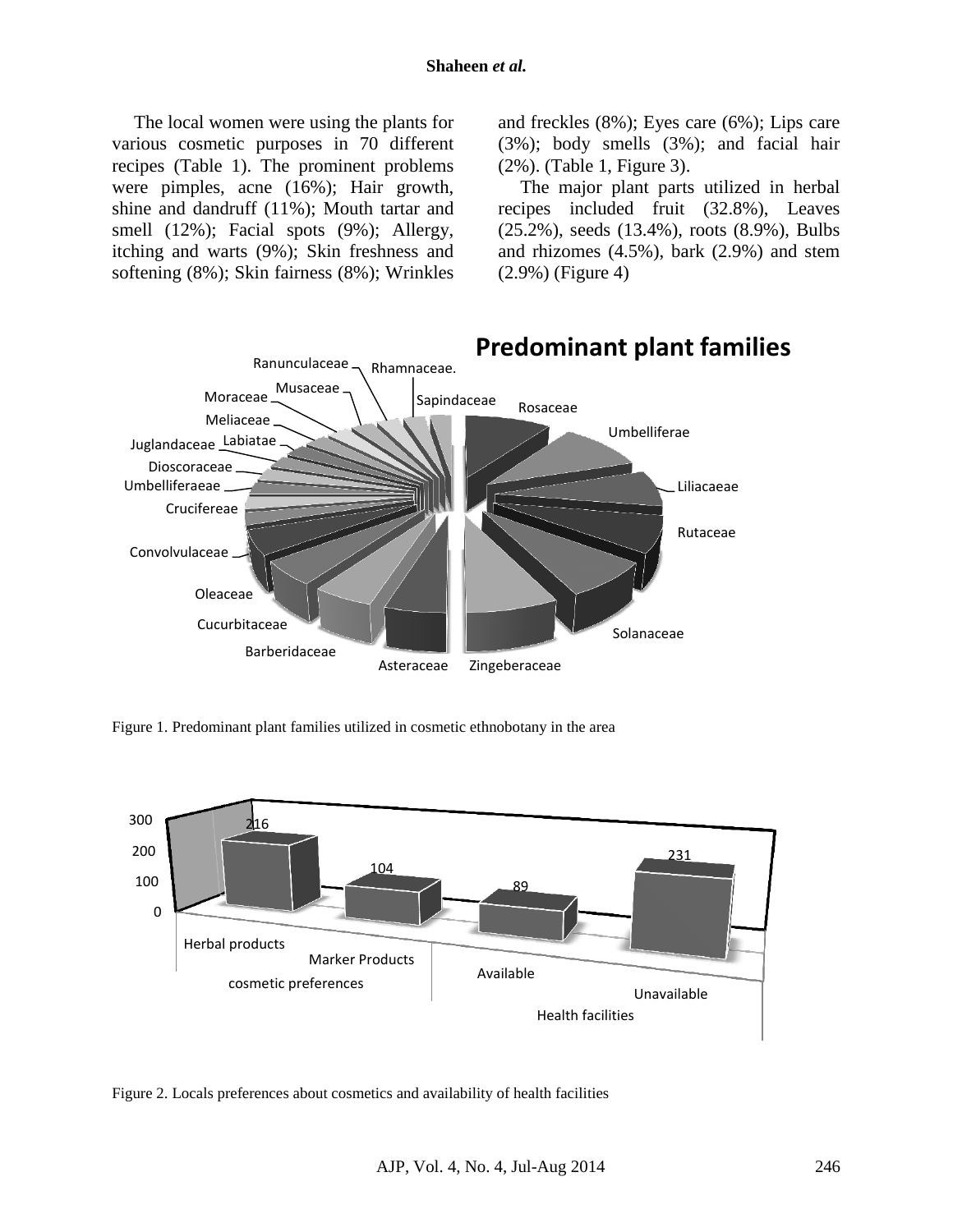#### **Cosmetic ethnobotany of Kashmir Himalayas**



Figure 3. Major applications of cosmetic herbs among the locals in the area



Figure 4. Proportion of herbal parts used in cosmetic recipes

Table 3. Age group and literacy level frequencies of the respondents in the area

| Age group | <b>Individuals</b> | $\%$ age | Literacy rate | <b>Individuals</b> | $%$ age |
|-----------|--------------------|----------|---------------|--------------------|---------|
| 20-30     | 110                | 35.5     | Illiterate    | 183                | 59      |
| $30 - 50$ | 100                | 32.3     | School        | 78                 | 25.2    |
| >50       | 110                | 35.5     | College       | 39                 | 12.6    |
|           |                    |          | University    | 10                 | 3.3     |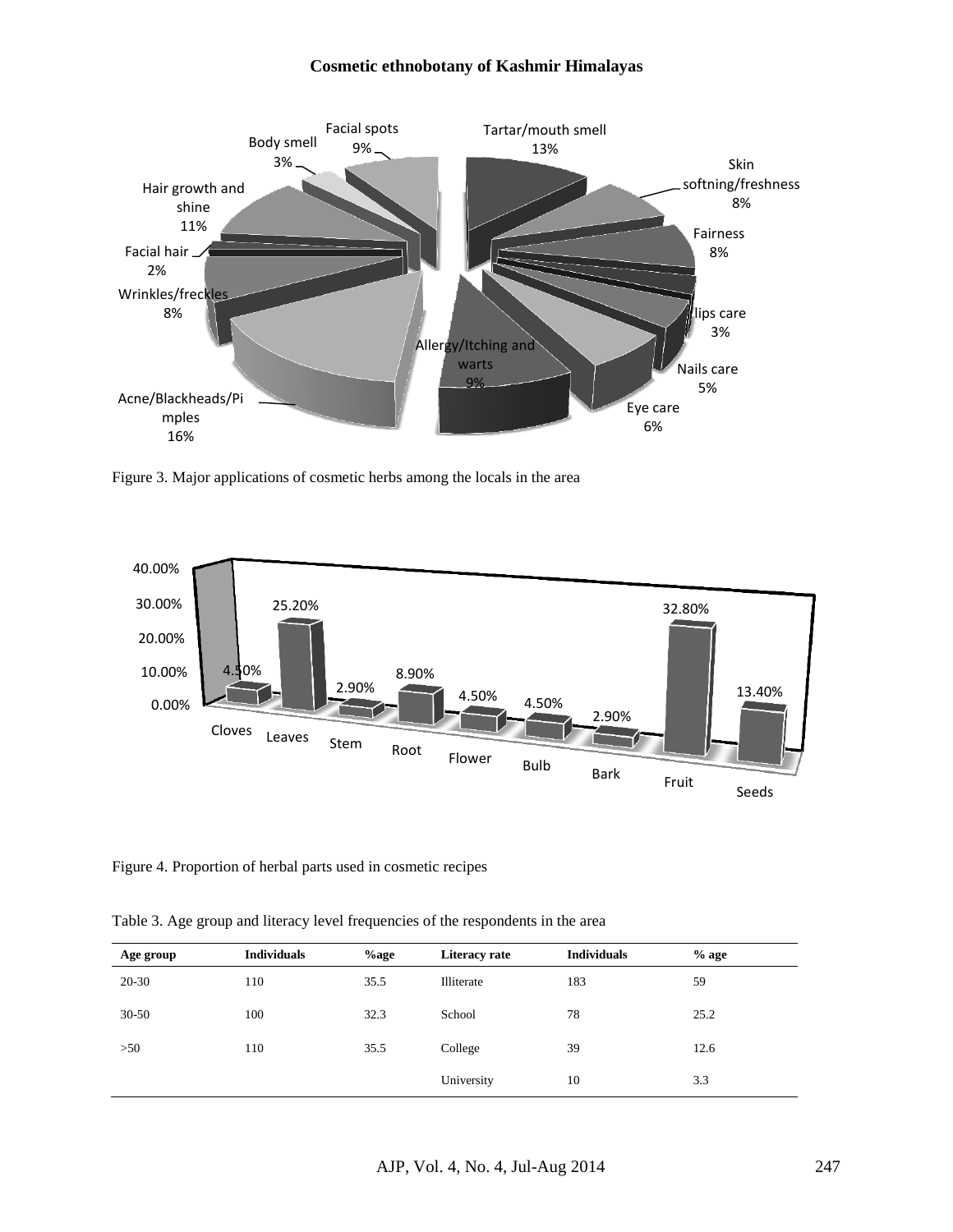# **Discussion**

The respondents of the questionnaire represented a diverse array of tribal women including literate, illiterate, young and elders. Among the 310 informants, the largest (67.9%) proportion was of elderly, above 30 years of age (Table 3). More than half of the respondents were illiterate (59%). Seventy one percent respondents reported unavailability of health facilities, especially for skin, hair and other cosmetic problems which reflect that herbs are the only available choice for cosmetic purposes in the area (Figure 2). The younger age group showed greater interest in synthetic market cosmetic products as compared to that in elder groups. The maximum response (69%) was observed in the older age group i.e. >30 years (Table 3) indicating popularity of cosmetic ethnobotany in elder tribal women (Khan et al*.,* 2011; Shah & Joshi, 2009). These results reflect that indigenous knowledge is well established but seems to be decreasing in the younger generation.

Mode of administration or method of intake was different for different plants. Some plants were used orally or some plants were used externally for the treatment of many skin disorders. The women of the area prefer cosmetic ethno botany because in the remote areas, women have no alternative choices, poverty and they have faith in plants and trust in the effectiveness of folk lore herbal remedies (Qureshi et al*.,* 2009). These ethnomedicine are natural and beneficial for the health because there are no impurities in this type of medicines which are prepared by people themselves (Ahmed et al*.,* 2009). Women also prefer ethnomedicine because allopathic medicines are expensive as compared to natural ethno medicine (Bekalo et al*.,* 2009).

Unavailability of the modern heath care facilities is another important reason for the tribal women to depend upon the herbal resources as the only available choice.

Seventy two percent respondents reported unavailability of modern health facilities regarding cosmetic purposes (Figure 2). Our results revealed that the older generation possessed sufficient knowledge about cosmetic herbs as compared to younger generation. The younger generation seemed to be involved in synthetic cosmetics inspired by intensive media campaigns and advertisements (Kumar et al., 2009).

The results of this research showed that women's information regarding the medicinal plant used, part used, dose preparation and application was highly credible. However our study was the  $1<sup>st</sup>$  ever effort focusing on cosmetic utilization of local herbs and there is further need of detailed and intensive investigations with particular reference to herbal cosmetics in Kashmir Himalayas. The rapid socio economic and cultural transformations in Himalayas have brought about changes in ecology and people plant interaction (Khan et al*.,* 2012). The indigenous knowledge about local herbs is declining in several regions (Kassam et al*.,* 2011).

The findings of the present research are in harmony with the results of ethnobotanical investigations of Bekalo et al*.,* 2009 in Ethopia; Everest & Ozturk, 2005 in Turkey; Kala, 2007 in Indian Himalayas; Kumar et al*.,* 2007 in Jammu and Kashmir, India; and Shaheen et al*.,* 2012 in Azad Jammu & Kashmir, Pakistan. The results of the present study also indicate similar declining trends about cosmetic herbs in the area, particularly in younger generation. Several other research studies also support this fact that there is an urgent need for preserving indigenous knowledge in Himalayas (Jan et al*.,* 2009; Kala & Mathur, 2002; Coopsoomay & Naidoo, 2012). We suggest that young generation should be trained and made aware about importance, sustainable utilization as well as domestication of the precious cosmetic herbs.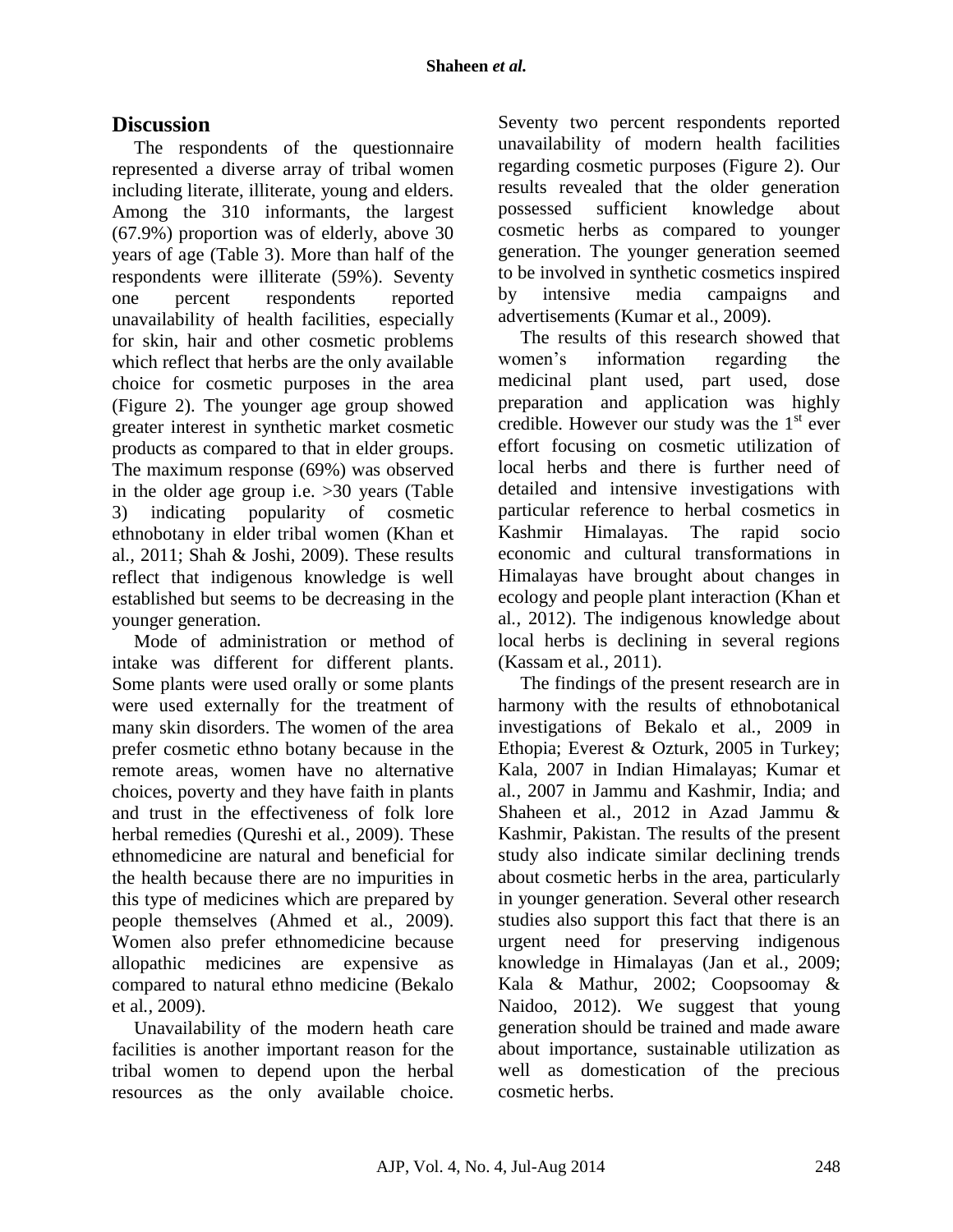## **References**

- Acharya, Deepak, Anshu S. 2008. Indigenous herbal medicines: Tribal Formulations and traditional herbal practices, pp. 11. Aavishkar Publishers.
- Afzal S, Mir AK, Tayyaba S. 2009. Ethnobotanical studies from Northern Pakistan. J Ayub Med Coll Abbottabad, 21: 52-57.
- Ahmad H, Khan SM, Ghafoor S, Ali N. 2009. Ethnobotanical study of upper siran. J Herbs Spices Med Plants, 15:86-97.
- Ajaib M, ZD Khan, Khan N, Wahab M. 2010. Ethnobotanical studies on useful shrubs of district Kotli, Azad Jammu & Kashmir, Pakistan. Pak J Bot, 42: 1407-1415.
- Ali H, Qaiser M. 2009. The Ethno botany of Chitral valley, Pakistan with particular reference to medicinal plants. Pak J Bot, 41: 2009-2041.
- Bekalo TH, Woodmatas SD, Woldemariam ZA. 2009. An ethno botanical study of medicinal plants used by local people in the lowlands of Konta Special Woreda, southern nations, nationalities and peoples regional state, Ethiopia, J Ethnobio and Ethnomed, 1: 7-15.
- Coopoosamy RM, Naidoo KK. 2012. An ethnobotanical study of medicinal plants used by traditional healers in Durban, South Africa.
- Dar M. 2003. Ethno botanical uses of Plants of Lawat District Muzaffarabad, Azad Jammu and Kashmir. Asian J Plant Sci, 2: 680-682.
- Everest A, Ozturk E. 2005. Focusing on the ethno botanical uses of plants in Mersin and Adana provinces Turkey, J Ethnobio Ethnomed, 1: 1-6.
- Ghimire SK, McKey D, Aumeeruddy-Thomas Y. 2006. Himalayan medicinal plant diversity in an ecologically complex high altitude anthropogenic landscape, Dolpo, Nepal. Environ Conserv, 33: 128-140.
- Hamayun M, Khan SA, Sohn EY, Lee IJ. 2006. Folk medicinal knowledge and co nservation status of some economically valued medicinal plants of district Swat, Pakistan. Lyonia, 11: 101- 113.
- Jan G, MA Khan, F Gul. 2009. Ethnomedicinal plants used against jaundice in Dir Kohistan valleys (NWFP), Pakistan. Ethnobotanical Leaflets, 13: 1029-41.
- Kala CP, Mathur VB. 2002. Patterns of plant species distribution in the trans-Himalayan region of Ladakh, India. J Vege Sci, 13: 751- 754.
- Kala CP, 2007. Local preferences of ethno botanical species in the Indian Himalayas: implications for environmental conservation. Current science, 93: 12-25.
- Kassam K, Karamkhudoeva M, Ruelle M, Baumflek M. 2011. Medicinal plant use and health sovereignty: findings from the Tajik and Afghan Pamirs. Hum Ecol, 38: 817-829
- Khan I, Razzaq, Islam M. 2007. Ethnobotanical studies of some medicinal and aromatic plants of higher altitude of Pakistan. Ameri-Eur J Agric Env Sci, 2: 470-473.
- Khan MA, Khan SA, Qureshi MA. 2011. Ethnobotany of some useful plants of Poonch Valley Azad Kashmir. J Med Pl Res, 5: 6140- 6151.
- Khan SW, Khatoon S. 2007. Ethno botanical studies on useful trees and shrubs of Haramosh and Bugrote valleys In Gilgit Notheren areas of Pakistan. Pak J Bot, 39: 699-710.
- Kumar M, Paul Y, Anand VK. 2009. An ethnobotanical study of medicinal plants used by the locals in Kishtwar, Jammu and Kashmir, India. Ethnobotanical Leaflets, 13: 1240-1256.
- Qureshi RA, Ghufran MA, Gilani SA, Yousaf Z, Abbas G, Batool A. 2009. Indigenous medicinal plants used by local women in southern Himalayan region of Pakistan. Pak J Bot, 41: 19-25.
- Shah NC, Joshi MC. 2009. An Ethno botanical study of the kumaon region of india. Economic botany, 25: 414-422.
- Shaheen H, Ullah Z, Khan SM, Harper DM. 2012a. Species composition and community structure of western Himalayan moist temperate forest s in Kashmir. For Ecol Manag, 278: 138-145
- Shaheen H, Shinwari, ZK, Qureshi RA, Ullah Z. 2012b. Indigenous plant resources and their utilization practices in village populations of kashmir himalayas. Pak J Bot, 44: 739-745.
- Shinwari ZK, 2002. Ethno botany and its application to conservation in Swat-Himalaya, Pakistan. pp 5-17